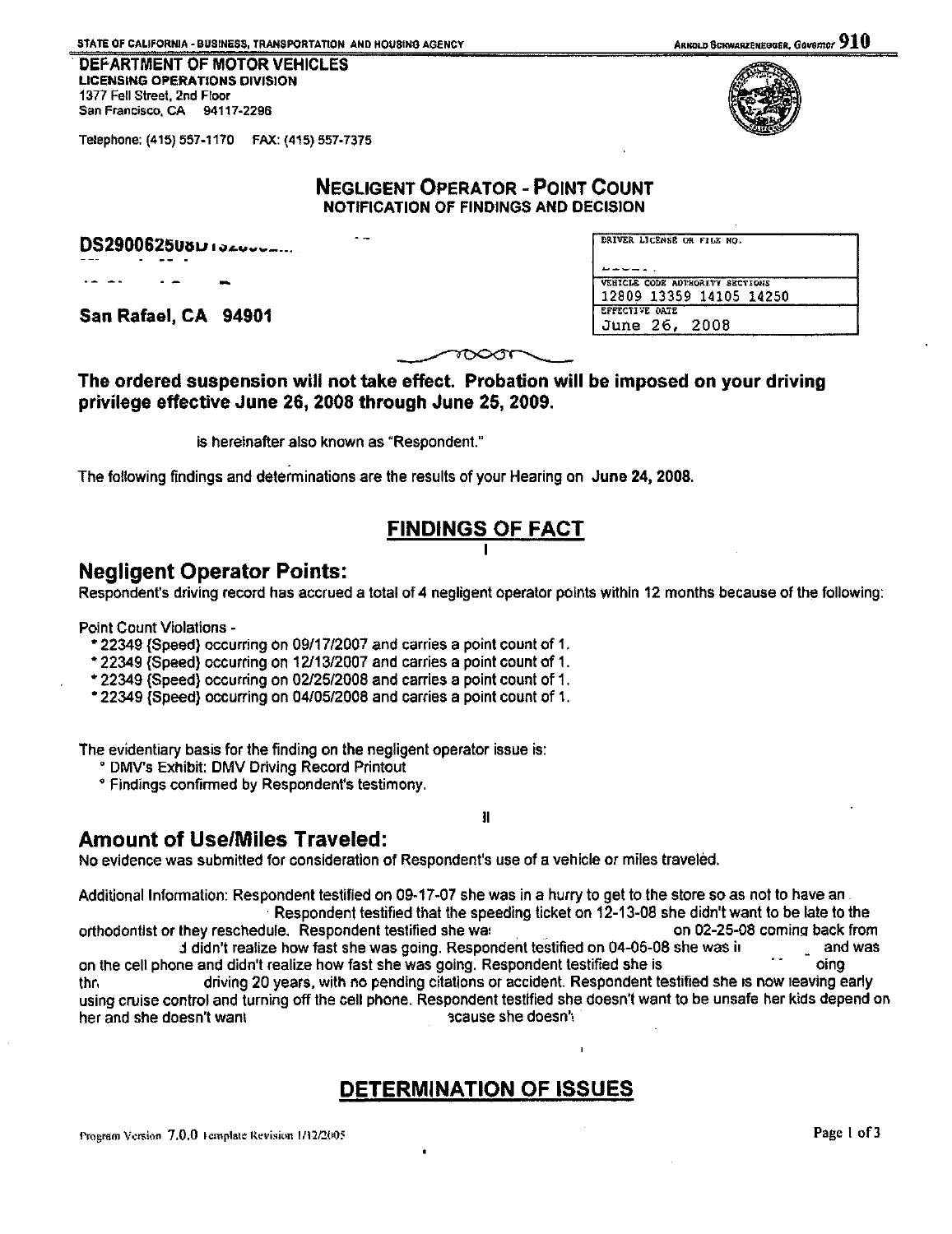You are a negligent operator of a motor vehicle as defined in §12810.5 of the Vehicle Code in that you have accumulated 4 negligent operator points in 12 months.

## **DECISION**

As a result of the preceding Findings & Determination, it is hereby ordered that the administrative action taken against your driving privilege in this case be imposed as specified here in these documents.

#### PROBATION TERMS

You must obey the provisions of the California Vehicle Code, all traffic regulations in this and other states, and remain free from traffic accident responsibility for the term also specified here in these documents.

#### VIOLATION OF THESE TERMS WILL RESULT IN SUSPENSION OR REVOCATION OF YOUR DRIVING PRIVILEGE **(SEE ATTACHED ORREVERSE)**

| Dated: June 24, 2008                                                                 |                                    |
|--------------------------------------------------------------------------------------|------------------------------------|
|                                                                                      | C. Holaday - Driver Safety Officer |
|                                                                                      |                                    |
|                                                                                      |                                    |
| THIS ACTION IS INDEPENDENT OF ANY OTHER ACTION TAKEN BY THE COURT OR THIS DEPARTMENT |                                    |

NOTE: IF YOU DRIVE WHILE YOUR DRIVING PRIVILEGE IS SUSPENDED OR REVOKED, YOU MAY BE ARRESTED AND, IF CONVICTED, **JAILED AND/OR FINED.** 

#### APPEAL RIGHTS

You are entitled to a departmental review of this decision. A request for the departmental review shall stay the action pending a decision on review. The review shall be limited to an examination of these findings and determination. and any documentary evidence submitted at the hearing. It will not include a personal interview nor a review of evidence not presented at the hearing. To have this review, you must submit your written request to the address shown above within 15 days from the date shown below.

You may also request a court review of this action by contacting the superior court in your county of residence within 94 days from the date shown below.

#### CERTIFICATE OF SERVICE

I hereby certify under penalty of perjury under the laws of the State of California, that on the date below, I deposited in the United States mail at the address shown above, a true copy of this document; that I am over the age of eighteen years; an employee of the Department of Motor Vehicles at the<br>business address shown above in the county where the office is located; an

| DATE               |               | <b>SIGNATURE OF AUTHORIZED DMV EMPLOYEE</b> |  |
|--------------------|---------------|---------------------------------------------|--|
| 06/25/08<br>______ | ⊿ADAY ⊦<br>нω | --                                          |  |
|                    |               |                                             |  |

California Relay Telephone Service for the deaf or hearing impaired from TDD Phones: 1-800-735-2929; From Voice Phones: 1-800-735-2922

cc. ;

Santa Rosa, Ca 95403